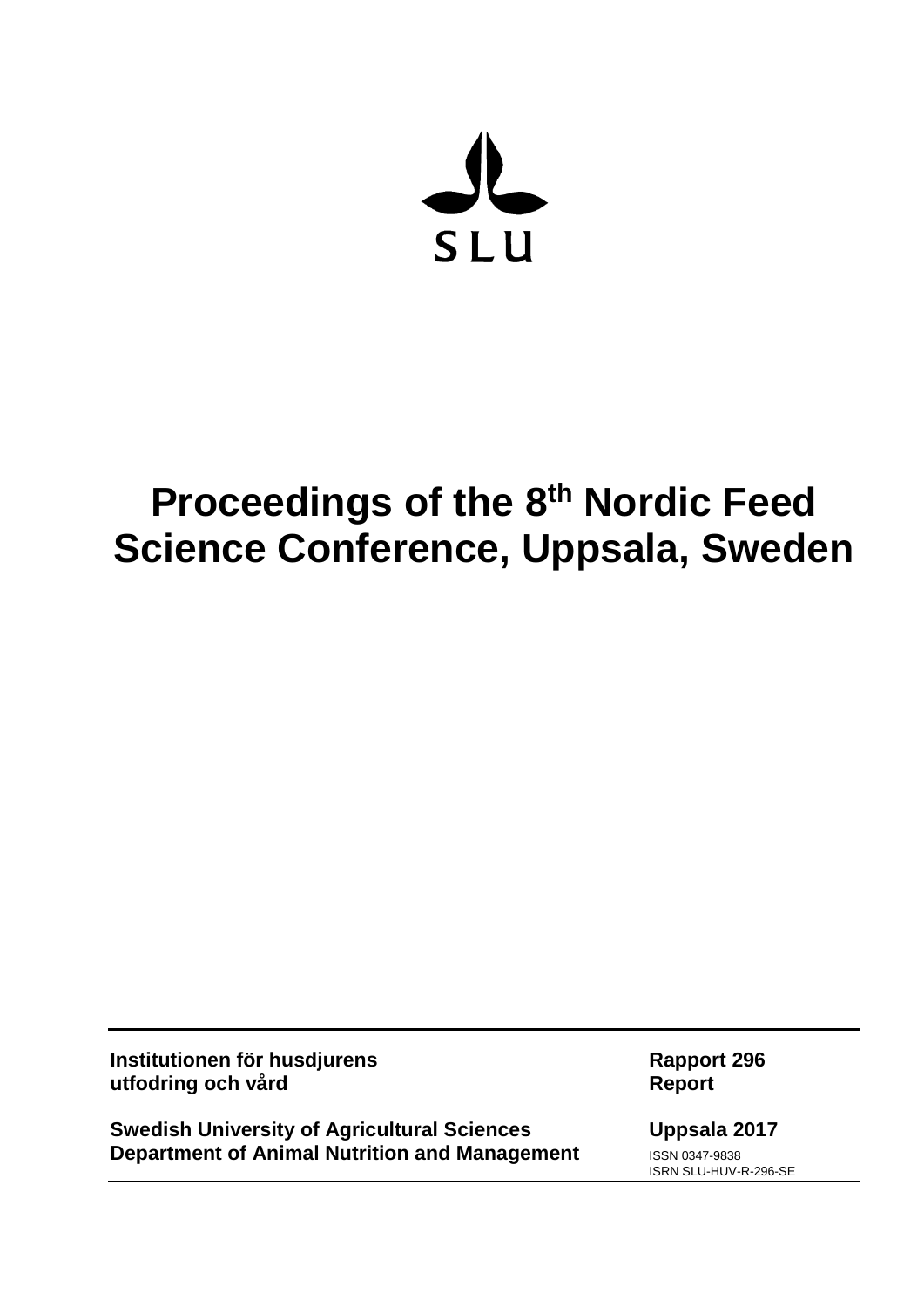*Published by:* Organising committee of the 8<sup>th</sup> Nordic Feed Science Conference Department of Animal Nutrition and Management Swedish University of Agricultural Sciences (SLU) SE- 753 23 Uppsala, Sweden

Copyright © 2017 SLU

All rights reserved. Nothing from this publication may be reproduced, stored in computerised systems or published in any form or any manner, including electronic, mechanical, reprographic or photographic, without prior written permission from the publisher (SLU).

The individual contributions in this publication and any liabilities arising from them remain the responsibility of the authors.

*Organising Committee:* Peter Udén Rolf Spörndly Bengt-Ove Rustas Torsten Eriksson Johanna Karlsson Kamyar Mogodiniyai Kasmaei

*Edited by:* P. Udén

T. Eriksson R. Spörndly B-O. Rustas K. Mogodiniyai Kasmaei M. Liljeholm

*Printed by:* SLU Repro SE-75007 Uppsala, Sweden

*Distributed by:* Department of Animal Nutrition and Management, Box 7024, SE-75323 Uppsala, Sweden [www.slu.se/animal-nutrition-management](http://www.slu.se/animal-nutrition-management)

This conference proceedings is available as PDF file updated with corrections (where applicable) at <http://www.slu.se/nordicfeedscienceconference> Menu item: Contributions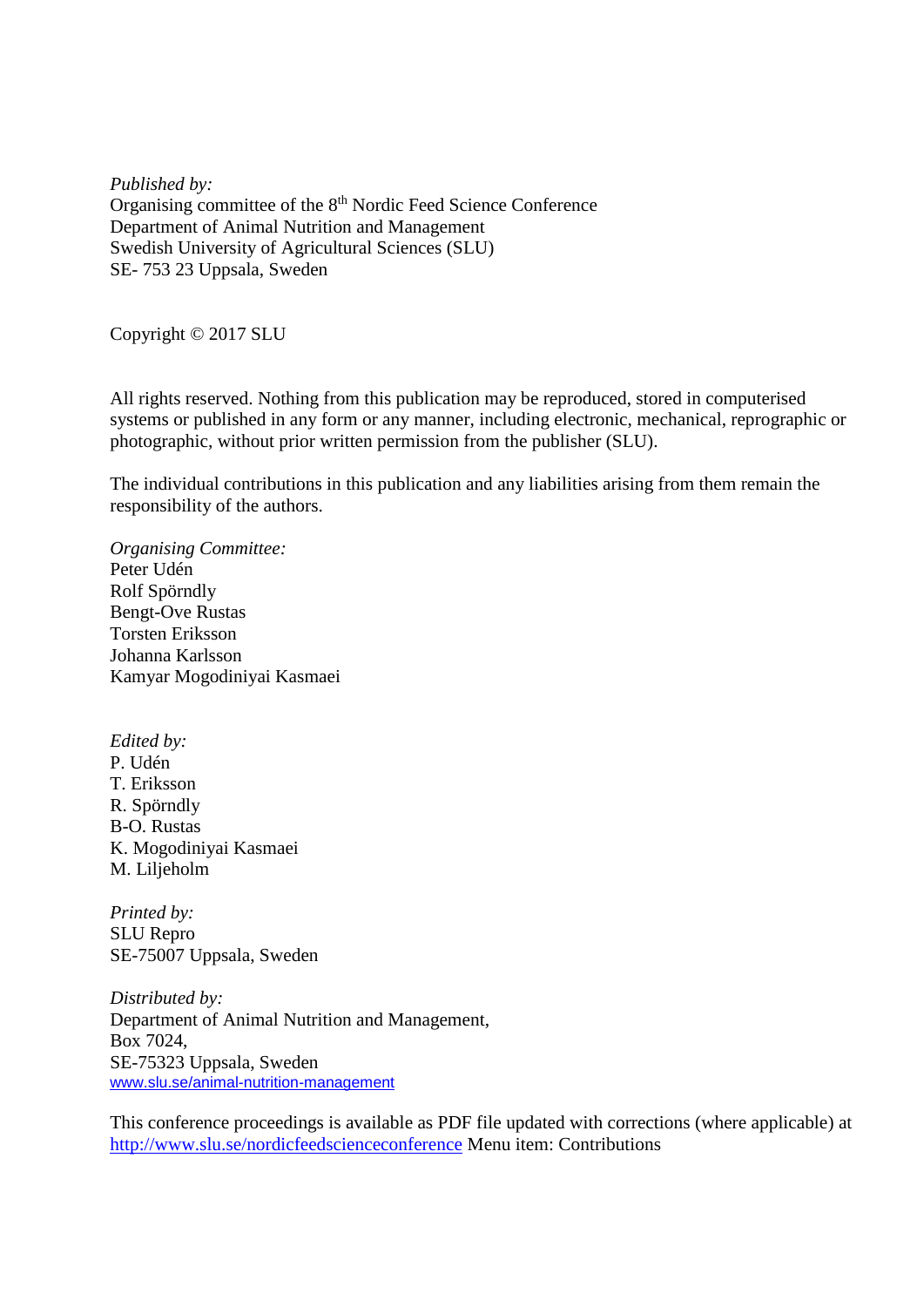## **Relation between seal integrity and hygienic quality in silage bales and differences between baling techniques**

R. Spörndly, V. Stennemark and R. Nylund *Swedish University of Agricultural Sciences (SLU), Department of Animal Nutrition & Management. Box 7022. 750 07 Uppsala. Sweden. Correspondence: Rolf.Spörndly@slu.se*

## **Introduction**

Bale silage is widely used in many countries on small and medium sized cattle farms and for horses. About 8 million bales are produced annually in Sweden, corresponding to approximately 45% of the total silage production of 4.5 million ton DM (Pettersson, 2006; SCB, 2016). Sufficient protection against air intrusion during storage is essential in all ensiling, and since introduction of the round bale technique, seal integrity of bales has continuously been improved. When the technique to make silage in bales was introduced, bales were inserted in plastic bags but this was soon replaced by the stretch film technique. During the last two decades, the polyethylene industry has continuously developed new stretch film qualities which have been tested on round and square bales of grass at the Department of Animal Nutrition and Management, SLU. Degree of air-tightness of bales, seal integrity have been measured in these studies by the time it takes for an induced underpressure to disappear in the bales. Silage quality has thereafter been analyzed in terms of standard chemical analysis of fermentation parameters such as pH, ammonia nitrogen and volatile fatty acids and hygienic standard in terms of cell counts of yeast and mould.

The main purpose of the present work was to evaluate the relation between seal integrity, measured as pressure equalization time, and fermentation parameters and hygienic quality. Furthermore, data was used in a meta-analysis to study how silage quality was affected by number of stretch film layers and by using round- or square bales.

## **Materials and Methods**

Data consisted of 29 experiments where seal integrity and silage quality parameters were analysed. Square bales had been used in 7 of the 29 experiments, while round bales were used in the remaining experiments. Crops were pure grass or grass/clover leys where clover proportion varied from 5 to 40% and had been harvested in first or second harvests in the southern half of Sweden (55º to 59ºN). Bales were made with 4, 6 or 8 layers of 750 mm wide stretch film with a thickness from 17-25  $\mu$ m. The plastic was in most cases applied on netted bales but in some experiments, mantel film was used (Spörndly & Nylund, 2016). White stretch films were most common but, occasionally, some light green films were used and in two experiments, black films were used. Combined machines for pressing and wrapping were used in all experiments. All treatments were made with 6 replicate bales and in many experiments, several stretch films with different chemical compositions were tested for company product development purposes. Data comprised analyses of 1193 bales.

Bales were stored for at least 100 days after which they were subjected to seal integrity measurements where an under-pressure of -200 Pa was applied via a non-return valve. Level of air tightness was determined by time in seconds for under-pressure to be reduced to -150 Pa by air penetrating the seal. In the process of gas evacuation, carbon dioxide content (% of volume) in the bales was measured with a portable gas analyser GA 2000 (Geotechnical Instruments, Warwickshire, UK). After removing the stretch film, visible spots of yeast and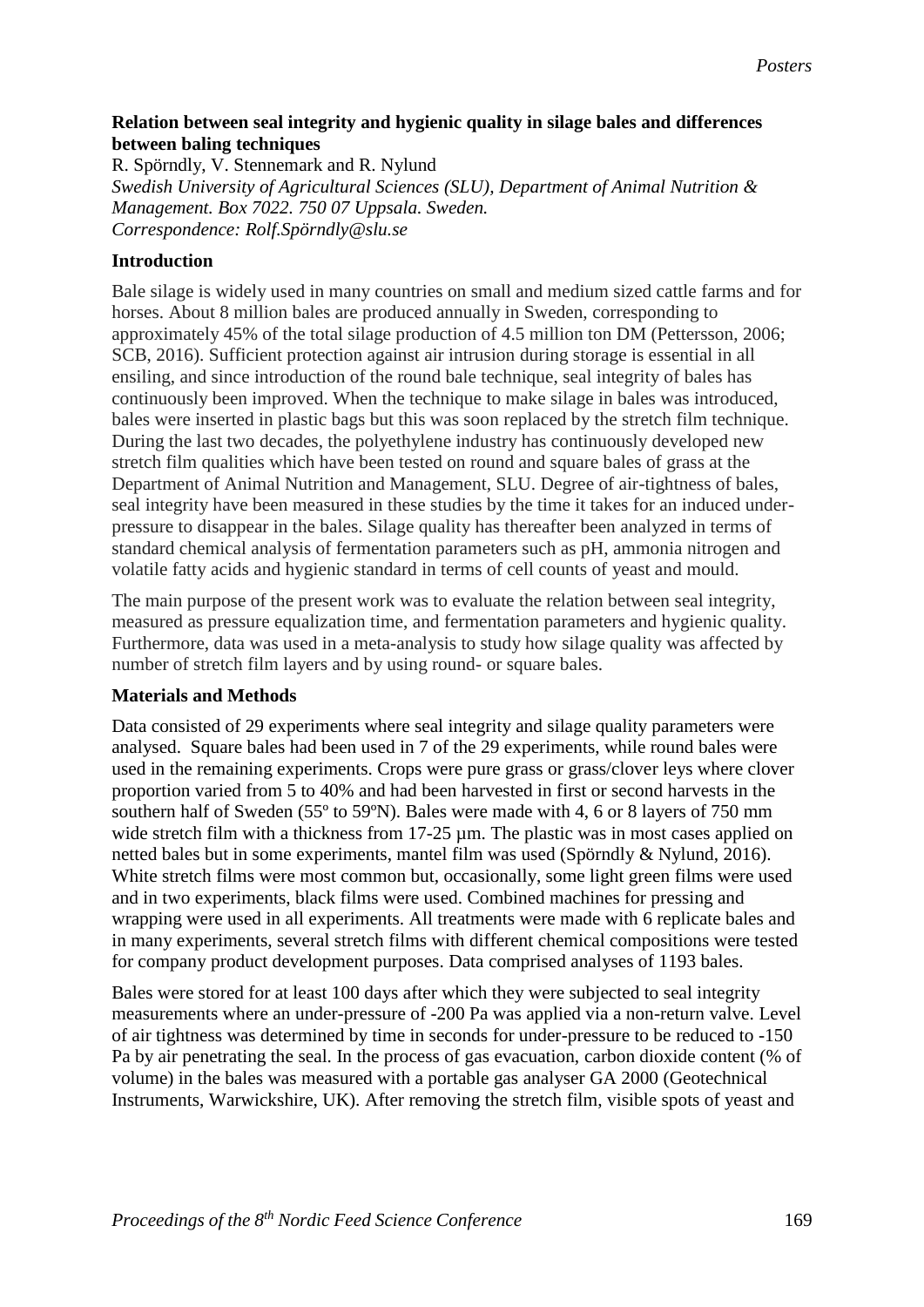mould on bale surfaces were measured and areas of visible yeast or mould was expressed as percent of total bale surface area. Six cores (35 mm wide, 700 mm deep) per bale were then drilled and pooled into one sample per bale for chemical analyses. Dry matter (DM) and water soluble carbohydrates (WSC) were analysed on the pooled samples and pH, ammonia nitrogen (NH3-N), ethanol, 2,3-butanediole, lactic, acetic, butyric and succinic acid were analysed on the liquid phase. All analyses were performed with wet chemistry methods as described by Åkerlind et al. (2011).

Correlation calculations between seal integrity  $(s)$  and surface yeast and moulds,  $CO<sub>2</sub>$  content and chemical fermentation parameters were performed using PROC CORR statement (SAS, 2014). Statement PROC GLM was used to investigate effects of bale type and number of stretch film layers. In all statistical calculations, bale was considered an experimental unit and effects were considered as statistically significant when  $P < 0.05$ .

#### **Results and Discussion**

Seal integrity was negatively correlated with yeast and mould on bale surface and positively correlated to carbon dioxide concentration and to lactic acid, ammonia nitrogen and succinic acid content in silage (Table 1). Correlations were low but still significantly different from zero. This implies that the method for measuring seal integrity works. A better seal integrity gives a better barrier between the atmosphere rich in carbon dioxide inside the bale and the outside air, resulting in less visible mould growing on the bale surface. The magnitude of the correlation was as mentioned lower than expected. It could be due to the variable dry matter content of bales in the different experiments, varying from 22 to 80%. Dry matter content is the main factor determining fermentation processes and this was not accounted for by simple correlation coefficients.

**Table 1** Pearson correlation coefficients (r) of seal integrity and dry matter content with visible yeast and mould on bales, carbon dioxide content and a number of silage fermentation characteristics

| Seal integrity     |         |         |                 |                   |           |           |                |                |                 |                  |           |                       |  |
|--------------------|---------|---------|-----------------|-------------------|-----------|-----------|----------------|----------------|-----------------|------------------|-----------|-----------------------|--|
|                    | Yeast   | Mould   | CO <sub>2</sub> | M                 | Еq        | Annn- $N$ | Lactic acid    | acid<br>Acetic | Butyrio<br>acid | Succinic<br>acid | Ethanol   | butandiole<br>$2.3 -$ |  |
| r                  | $-0.07$ | $-0.13$ | 0.32            | 0.02              | $-0.03$   | 0.08      | 0.10           | 0.02           | 0.02            | 0.30             | $-0.05$   | 0.08                  |  |
| Sign.              | *       | ***     | ***             | <b>Ns</b>         | <b>Ns</b> | *         | $***$          | <b>Ns</b>      | <b>Ns</b>       | ***              | <b>Ns</b> | <b>Ns</b>             |  |
| $\boldsymbol{N}$   | 1182    | 1180    | 490             | 1183              | 1183      | 698       | 754            | 692            | 330             | 243              | 646       | 543                   |  |
| Dry matter content |         |         |                 |                   |           |           |                |                |                 |                  |           |                       |  |
|                    | Yeast   | Mould   | $\widetilde{C}$ | integrity<br>Seal | Eq        | Amm-N     | acid<br>Lactic | acid<br>Acetic | Butyric<br>acid | Succinic<br>acid | Ethanol   | butandiole<br>$2.3 -$ |  |

|  |  |  |  | $r   0.03 0.07 -0.27 0.02 0.77 -0.82 -0.55 -0.53 -0.45 -0.44 -0.17$ |  |
|--|--|--|--|---------------------------------------------------------------------|--|
|  |  |  |  |                                                                     |  |
|  |  |  |  | N 1192 1190 490 1183 1193 703 761 699 335 243 651                   |  |

N=number of observations. Ns=p>0.05.  $* = p < 0.05$ .  $* = p < 0.01$ .  $* * p < 0.001$ .

 $-0.46$ \*\*\* 545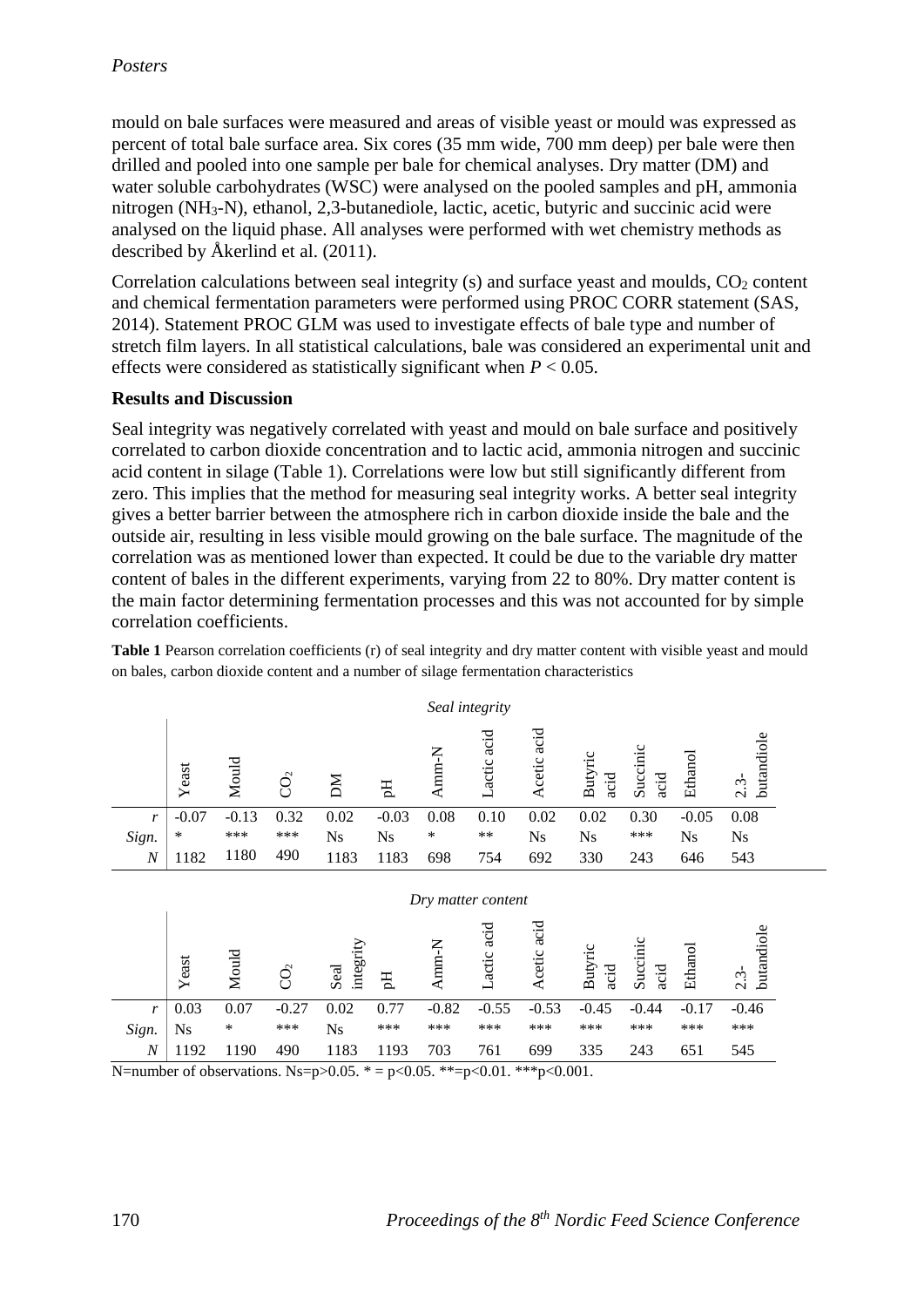Correlations between DM content and silage characteristics are shown separately in Table 1. The dominating influence of dry matter content was probably the main reason for the low correlation between seal integrity and effects on silage.

Analysis of effect of bale type and number of stretch film layers are in Table 2. Compared to square bales, round bales were better sealed with more than three times longer equalization times. Number of stretch film layers also had a clear effect on seal integrity. The major improvement took place when the number of layers increased from 4 to 6 layers, whereas further increase in air-tightness from 6 to 8 layers was considerably less. Increasing layers and a better seal integrity was also reflected in a higher carbon dioxide content in the bales and less mould growing on the surface.

|                             |      | <i>Effect of bale type</i> |                   |       | Effect of stretch film layers |                   |                   |                   |       |  |
|-----------------------------|------|----------------------------|-------------------|-------|-------------------------------|-------------------|-------------------|-------------------|-------|--|
|                             | N    | Square                     | Round             | p<    | N                             | 4                 | 6                 | 8                 | p<    |  |
| Seal<br>integrity, sec      | 1183 | 149 <sup>a</sup>           | 547 <sup>b</sup>  | 0.001 | 1183                          | 112 <sup>a</sup>  | 410 <sup>b</sup>  | $564^\circ$       | 0.001 |  |
| $CO_2, \%$                  | 490  | 56.8 <sup>a</sup>          | 43.2 <sup>b</sup> | 0.001 | 490                           | 40.1 <sup>a</sup> | 57.6 <sup>b</sup> | 69.9 <sup>c</sup> | 0.001 |  |
| Yeast, % of<br>bale surface | 1192 | $0.05^{\rm a}$             | 0.09 <sup>b</sup> | 0.048 | 1192                          | 0.11              | 0.07              | 0.04              | 0.211 |  |
| Mould, % of<br>bale surface | 1190 | 1.88                       | 1.98              | 0.604 | 1183                          | 1.11 <sup>a</sup> | $0.44^{b}$        | 0.17 <sup>b</sup> | 0.001 |  |

**Table 2** Effect of bale type and number of bale stretch film layers on seal integrity, carbon dioxide content and areas of yeast and mould on bale surface. N= number of observations

Superscripts  $(a, b, c)$  on the same row within effect indicate significant difference at p<0.05.

The better seal integrity of round bales compared to square bales was not reflected in higher carbon dioxide content or less yeast and mould growth. For carbon dioxide, this can possibly be explained by the fact that carbon dioxide measurements were introduced relatively late in the series of experiments and were, therefore, only measured in one of the seven experiments with square bales. This was, however, not the case for yeast and mould measurements but for mould, there was no difference and for yeast, the effect was barely significant (P=0.048).

## **Conclusions**

The method for measuring seal integrity of silage bales by pressure equalization time was positively correlated to measurements reflecting other signs of seal integrity, such as bale carbon dioxide concentration. It was also shown that seal integrity measured in this way was associated with growth of yeast, and particularly, growth of mould. The meta-analysis of 29 experiments clearly showed that more layers of stretch film resulted in bales with a better protection from air intrusion and growth of mould. Improvements were greater when increasing from 4 to 6 layers than when increasing from 6 to 8 layers.

## **References**

Pettersson, O., Sundberg, M. & Westlin, H., 2009. Maskiner och i vallodling. JTI Rapport Jordbruk och industri nr 377. Jordbrukstekniska Institutet, Uppsala

Spörndly, R. & Nylund, R., 2016. Net replacement film in round bale ensiling of ley crops. In: Höglind et al (Eds), Grassland Science in Europe, Vol 21, European Grassland Federation, p 284-286.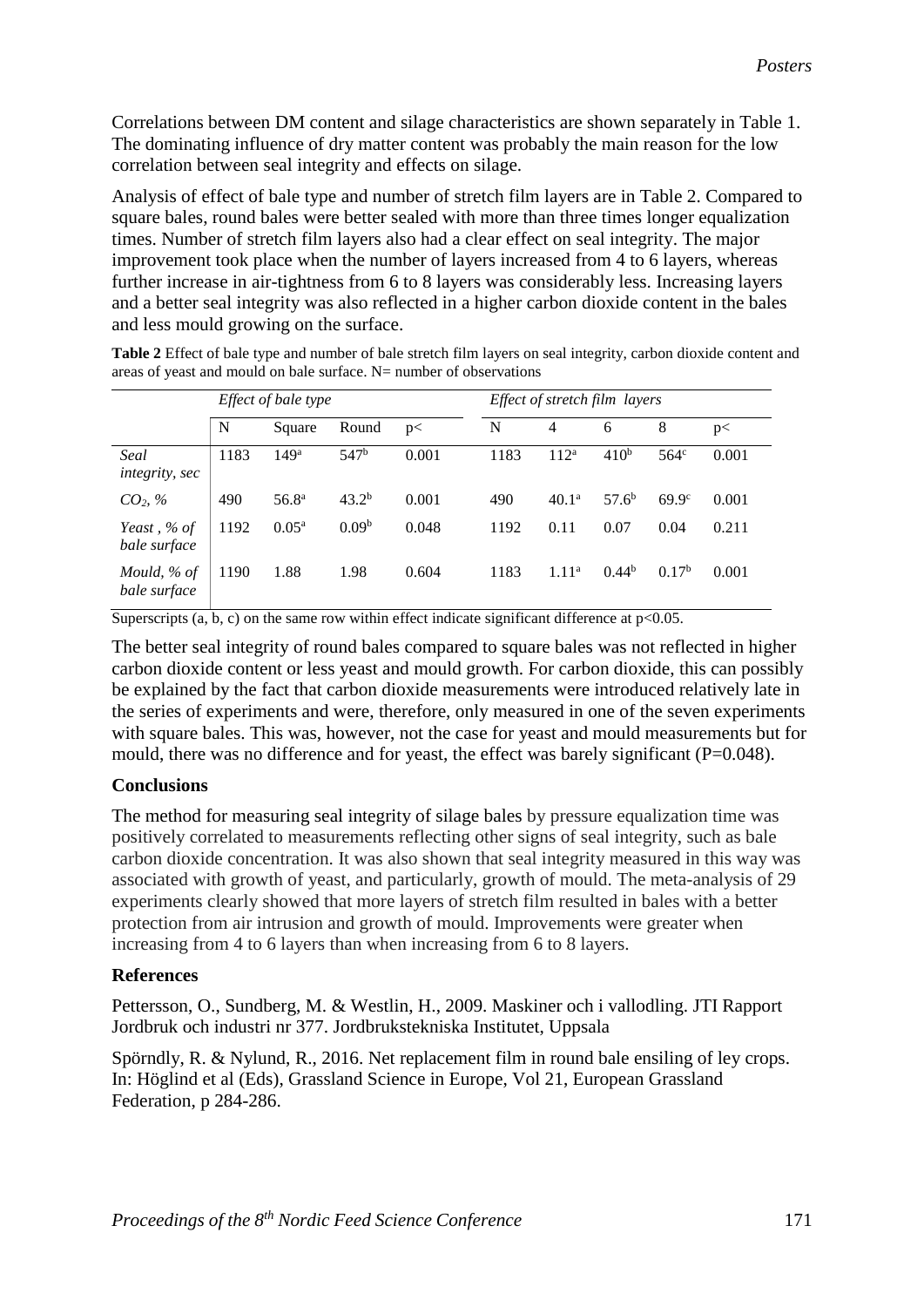SCB, 2016. Agricultural Statistics 2016. Official statistics of Sweden. Statistics Sweden.

Åkerlind, M., Weisbjerg, M.R., Eriksson, T., Thøgersen, R., Udén, P., Ólafsson, B. L., Harstad, O. M. & Volden. H., 2011. Feed analyses and digestion methods. Pages 41–54 in NorFor–The Nordic feed evaluation system. H. Volden, ed. EAAP publication no. 130. Wageningen Academic Publishers, Wageningen, the Netherlands.